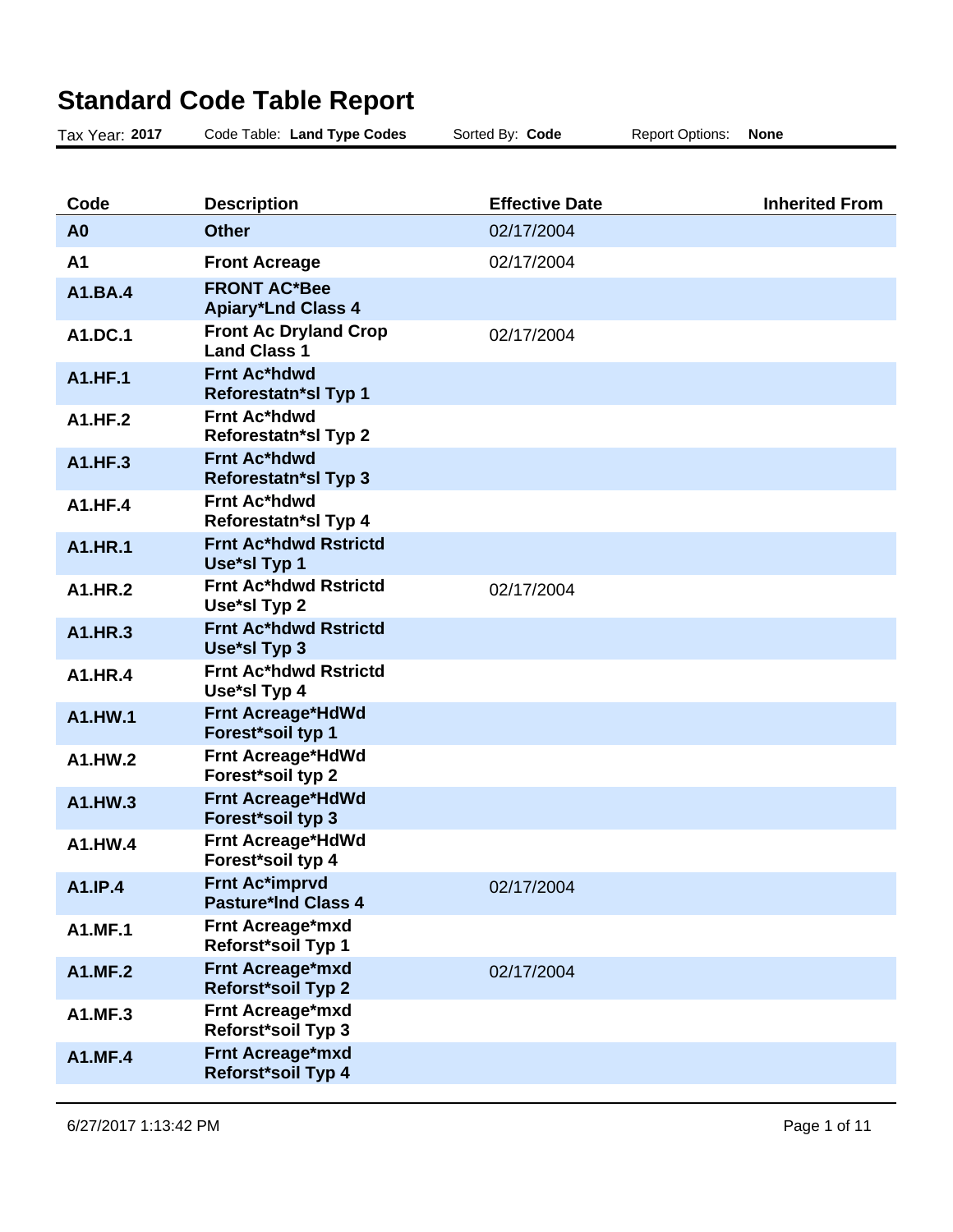| Code           | <b>Description</b>                                     | <b>Effective Date</b> | <b>Inherited From</b> |
|----------------|--------------------------------------------------------|-----------------------|-----------------------|
| <b>A1.MR.1</b> | <b>Frnt Ac*mxd Rstrctd</b><br>Use*soil Typ 1           |                       |                       |
| <b>A1.MR.2</b> | <b>Frnt Ac*mxd Rstrctd</b><br>Use*soil Typ 2           | 02/17/2004            |                       |
| A1.MR.3        | Frnt Ac*mxd Rstrctd<br>Use*soil Typ 3                  |                       |                       |
| <b>A1.MR.4</b> | <b>Frnt Ac*mxd Rstrctd</b><br>Use*soil Typ 4           |                       |                       |
| A1.MX.1        | Front Acreage*mixed*soil<br>Type 1                     |                       |                       |
| A1.MX.2        | Front Acreage*mixed*soil<br>Type 2                     | 02/17/2004            |                       |
| A1.MX.3        | Front Acreage*mixed*soil<br>Type 3                     |                       |                       |
| A1.MX.4        | Front Acreage*mixed*soil<br>Type 4                     |                       |                       |
| <b>A1.NP.4</b> | <b>Frnt Ac*native Pasture*Ind</b><br>Class 4           | 02/17/2004            |                       |
| <b>A1.OR.4</b> | <b>Front</b><br>Acreage*orchard*land<br><b>Class 4</b> | 02/17/2004            |                       |
| <b>A1.OT.4</b> | Front Acreage*other*land<br>Class 4                    | 02/17/2004            |                       |
| <b>A1.PF.1</b> | <b>Frnt Ac*pine</b><br>Reforestatn*sl Typ 1            |                       |                       |
| A1.PF.2        | <b>Frnt Ac*pine</b><br>Reforestatn*sl Typ 2            |                       |                       |
| A1.PF.3        | <b>Frnt Ac*pine</b><br>Reforestatn*sl Typ 3            |                       |                       |
| <b>A1.PF.4</b> | <b>Frnt Ac*pine</b><br>Reforestatn*sl Typ 4            |                       |                       |
| <b>A1.PN.1</b> | <b>Frnt Acreage*Pine</b><br>Forest*soil type 1         |                       |                       |
| A1.PN.2        | <b>Frnt Acreage*Pine</b><br>Forest*soil type 2         |                       |                       |
| A1.PN.3        | <b>Frnt Acreage*Pine</b><br>Forest*soil type 3         |                       |                       |
| <b>A1.PN.4</b> | <b>Frnt Acreage*Pine</b><br>Forest*soil type 4         |                       |                       |
| <b>A1.PR.1</b> | <b>Frnt Ac*pine Rstrictd</b><br>Use*sl Typ 1           |                       |                       |
| <b>A1.PR.2</b> | <b>Frnt Ac*pine Rstrictd</b><br>Use*sl Typ 2           | 02/17/2004            |                       |
| A1.PR.3        | <b>Frnt Ac*pine Rstrictd</b><br>Use*sl Typ 3           |                       |                       |
| A1.PR.4        | <b>Frnt Ac*pine Rstrictd</b><br>Use*sl Typ 4           |                       |                       |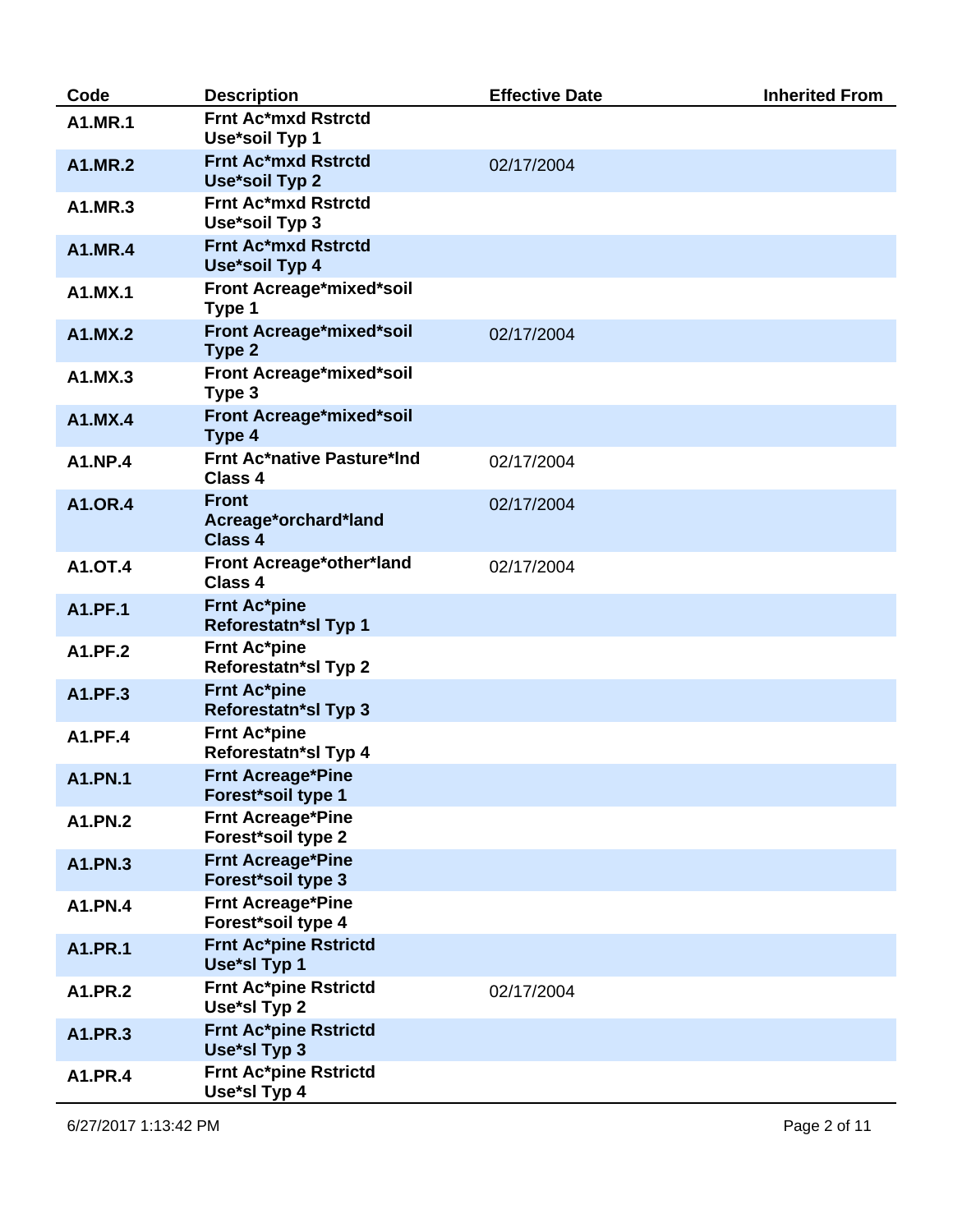| <b>Description</b>                            | <b>Effective Date</b> | <b>Inherited From</b> |
|-----------------------------------------------|-----------------------|-----------------------|
| <b>Secondary Acreage</b>                      | 02/17/2004            |                       |
| 2ndary Ac*Bee Apiary*Ind<br>Class 4           |                       |                       |
| 2ndary Ac*hw<br>Reforestatn*sl Tp 1           |                       |                       |
| 2ndary Ac*hw<br>Reforestatn*sl Tp 2           |                       |                       |
| 2ndary Ac*hw<br><b>Reforestatn*sl Tp 3</b>    |                       |                       |
| 2ndary Ac*hw<br>Reforestatn*sl Tp 4           |                       |                       |
| 2ndary Ac*hdwd Rstrctd<br>Use*sl Tp 1         |                       |                       |
| 2ndary Ac*hdwd Rstrctd<br>Use*sl Tp 2         | 02/17/2004            |                       |
| 2ndary Ac*hdwd Rstrctd<br>Use*sl Tp 3         |                       |                       |
| 2ndary Ac*hdwd Rstrctd<br>Use*sl Tp 4         |                       |                       |
| 2ndary Acrge*HdWd<br>Forest*soil typ 1        |                       |                       |
| 2ndary Acrge*HdWd<br>Forest*soil typ 2        |                       |                       |
| 2ndary Acrge*HdWd<br>Forest*soil typ 3        |                       |                       |
| 2ndary Acrge*HdWd<br>Forest*soil typ 4        |                       |                       |
| 2ndary Ac*imprvd<br><b>Pastr*Ind Class 4</b>  | 02/17/2004            |                       |
| 2ndary Acrge*mxd<br>Reforst*soil Typ 1        |                       |                       |
| 2ndary Acrge*mxd<br><b>Reforst*soil Typ 2</b> | 02/17/2004            |                       |
| 2ndary Acrge*mxd<br>Reforst*soil Typ 3        |                       |                       |
| 2ndary Acrge*mxd<br><b>Reforst*soil Typ 4</b> |                       |                       |
| 2ndary Ac*mxd Rstrctd<br>Use*sl Typ 1         |                       |                       |
| 2ndary Ac*mxd Rstrctd<br>Use*sl Typ 2         | 02/17/2004            |                       |
| 2ndary Ac*mxd Rstrctd<br>Use*sl Typ 3         |                       |                       |
| 2ndary Ac*mxd Rstrctd<br>Use*sl Typ 4         |                       |                       |
|                                               |                       |                       |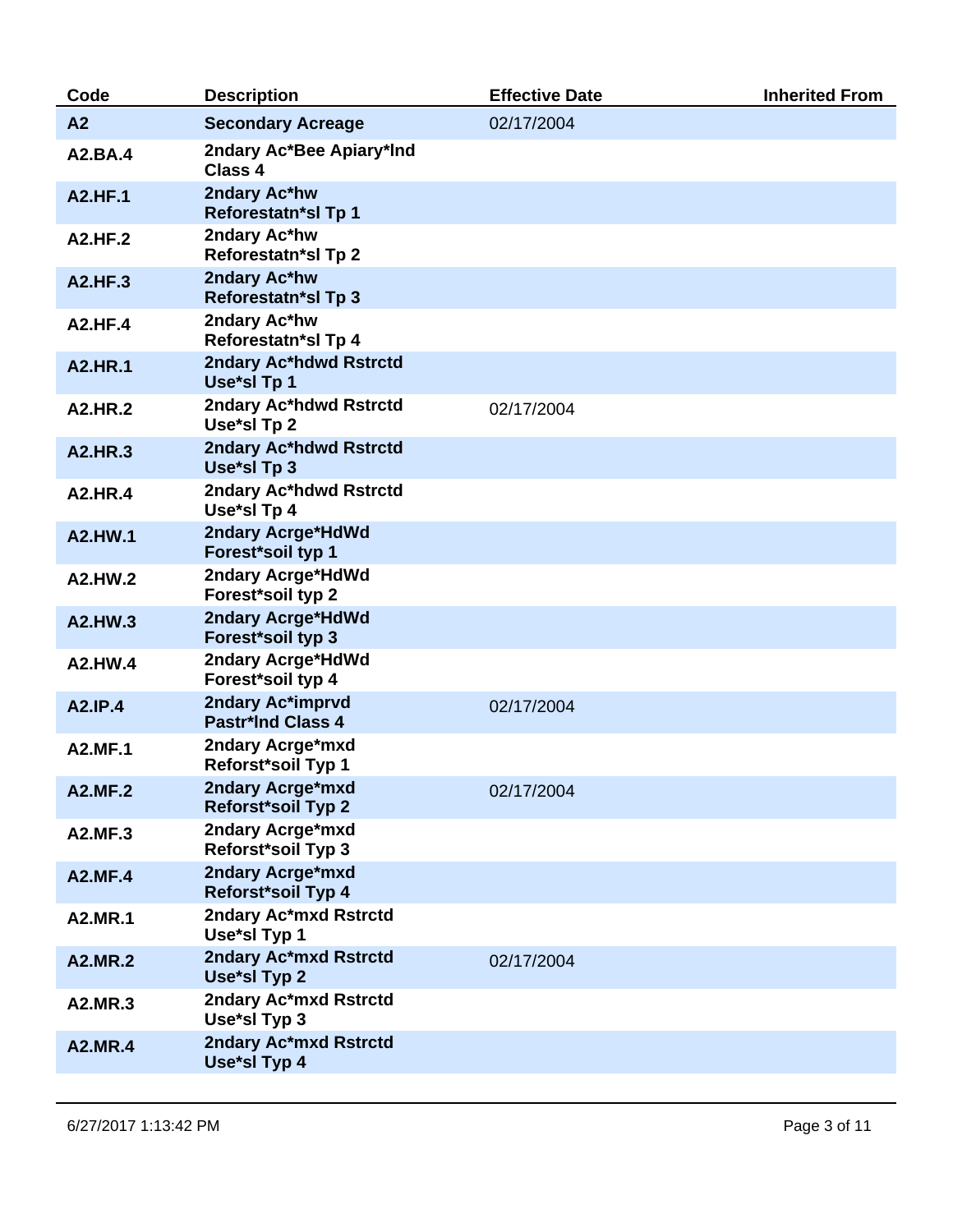| Code           | <b>Description</b>                                 | <b>Effective Date</b> | <b>Inherited From</b> |
|----------------|----------------------------------------------------|-----------------------|-----------------------|
| A2.MX.1        | <b>Secondary Ac*mixed</b><br>78*soil Type 1        |                       |                       |
| A2.MX.2        | <b>Secondary Ac*mixed</b><br>78*soil Type 2        | 02/17/2004            |                       |
| A2.MX.3        | <b>Secondary Ac*mixed</b><br>78*soil Type 3        |                       |                       |
| A2.MX.4        | <b>Secondary Ac*mixed</b><br>78*soil Type 4        |                       |                       |
| <b>A2.NP.4</b> | 2ndary Ac*native Pastr*Ind<br>Class 4              | 02/17/2004            |                       |
| <b>A2.OR.4</b> | <b>Secondary</b><br><b>Ac*orchard*land Class 4</b> | 02/17/2004            |                       |
| <b>A2.OT.4</b> | 2ndary Acreage*other*land<br><b>Class 4</b>        | 02/17/2004            |                       |
| <b>A2.PF.1</b> | 2ndary Ac*pine<br><b>Refrestatn*sl Tp 1</b>        |                       |                       |
| <b>A2.PF.2</b> | 2ndary Ac*pine<br><b>Refrestatn*sl Tp 2</b>        |                       |                       |
| A2.PF.3        | 2ndary Ac*pine<br><b>Refrestatn*sl Tp 3</b>        |                       |                       |
| <b>A2.PF.4</b> | 2ndary Ac*pine<br>Refrestatn*sl Tp 4               |                       |                       |
| <b>A2.PN.1</b> | 2ndary Acrge*Pine<br>Forest*soil type 1            |                       |                       |
| <b>A2.PN.2</b> | 2ndary Acrge*Pine<br>Forest*soil type 2            |                       |                       |
| <b>A2.PN.3</b> | <b>2ndary Acrge*Pine</b><br>Forest*soil type 3     |                       |                       |
| A2.PN.4        | 2ndary Acrge*Pine<br>Forest*soil type 4            |                       |                       |
| <b>A2.PR.1</b> | 2ndary Ac*pine Rstrctd<br>Use*sl Tp 1              |                       |                       |
| <b>A2.PR.2</b> | 2ndary Ac*pine Rstrctd<br>Use*sl Tp 2              | 02/17/2004            |                       |
| <b>A2.PR.3</b> | 2ndary Ac*pine Rstrctd<br>Use*sl Tp 3              |                       |                       |
| <b>A2.PR.4</b> | 2ndary Ac*pine Rstrctd<br>Use*sl Tp 4              |                       |                       |
| A3             | <b>Residual</b>                                    | 02/17/2004            |                       |
| A3.HF.1        | Residual*hw<br>Reforestatn*sl Typ 1                |                       |                       |
| <b>A3.HF.2</b> | <b>Residual*hw</b><br><b>Reforestatn*sl Typ 2</b>  |                       |                       |
| A3.HF.3        | Residual*hw<br><b>Reforestatn*sl Typ 3</b>         |                       |                       |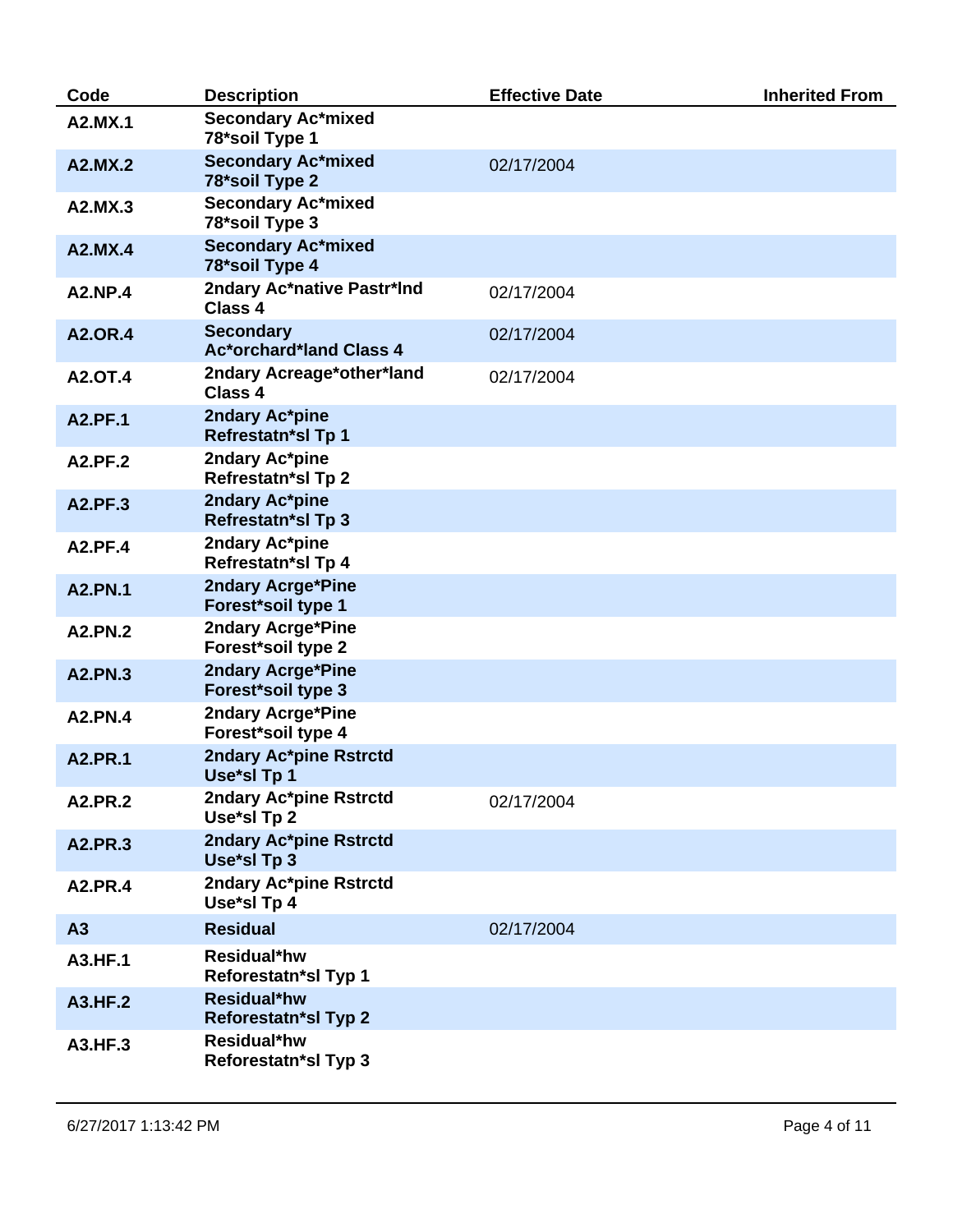| Code           | <b>Description</b>                                  | <b>Effective Date</b> | <b>Inherited From</b> |
|----------------|-----------------------------------------------------|-----------------------|-----------------------|
| <b>A3.HF.4</b> | <b>Residual*hw</b><br>Reforestatn*sl Typ 4          |                       |                       |
| A3.HR.1        | <b>Residual*hdwd Rstrctd</b><br>Use*sl Typ 1        |                       |                       |
| <b>A3.HR.2</b> | <b>Residual*hdwd Rstrctd</b><br>Use*sl Typ 2        | 02/17/2004            |                       |
| A3.HR.3        | <b>Residual*hdwd Rstrctd</b><br>Use*sl Typ 3        |                       |                       |
| A3.HR.4        | <b>Residual*hdwd Rstrctd</b><br>Use*sl Typ 4        |                       |                       |
| A3.HW.1        | <b>Residual*HdWd Forest*soil</b><br>type 1          |                       |                       |
| A3.HW.2        | <b>Residual*HdWd Forest*soil</b><br>type 2          |                       |                       |
| A3.HW.3        | <b>Residual*HdWd Forest*soil</b><br>type 3          |                       |                       |
| A3.HW.4        | <b>Residual*HdWd Forest*soil</b><br>type 4          |                       |                       |
| A3.IP.4        | Residual*imprvd<br><b>Pastr*land Class 4</b>        | 02/17/2004            |                       |
| <b>A3.MF.1</b> | Residual*mixed<br><b>Reforest*soil Type 1</b>       |                       |                       |
| A3.MF.2        | Residual*mixed<br><b>Reforest*soil Type 2</b>       | 02/17/2004            |                       |
| A3.MF.3        | Residual*mixed<br><b>Reforest*soil Type 3</b>       |                       |                       |
| A3.MF.4        | Residual*mixed<br><b>Reforest*soil Type 4</b>       |                       |                       |
| <b>A3.MR.1</b> | <b>Residual*mxd Rstrctd</b><br>Use*soil Tp 1        |                       |                       |
| A3.MR.2        | <b>Residual*mxd Rstrctd</b><br>Use*soil Tp 2        | 02/17/2004            |                       |
| A3.MR.3        | <b>Residual*mxd Rstrctd</b><br>Use*soil Tp 3        |                       |                       |
| A3.MR.4        | Residual*mxd Rstrctd<br>Use*soil Tp 4               |                       |                       |
| A3.MX.1        | Residual*mixed 78*soil<br>Type 1                    |                       |                       |
| A3.MX.2        | Residual*mixed 78*soil<br>Type 2                    | 02/17/2004            |                       |
| A3.MX.3        | Residual*mixed 78*soil<br>Type 3                    |                       |                       |
| A3.MX.4        | Residual*mixed 78*soil<br>Type 4                    |                       |                       |
| <b>A3.NP.4</b> | <b>Residual*native Pastr*land</b><br><b>Class 4</b> | 02/17/2004            |                       |
|                |                                                     |                       |                       |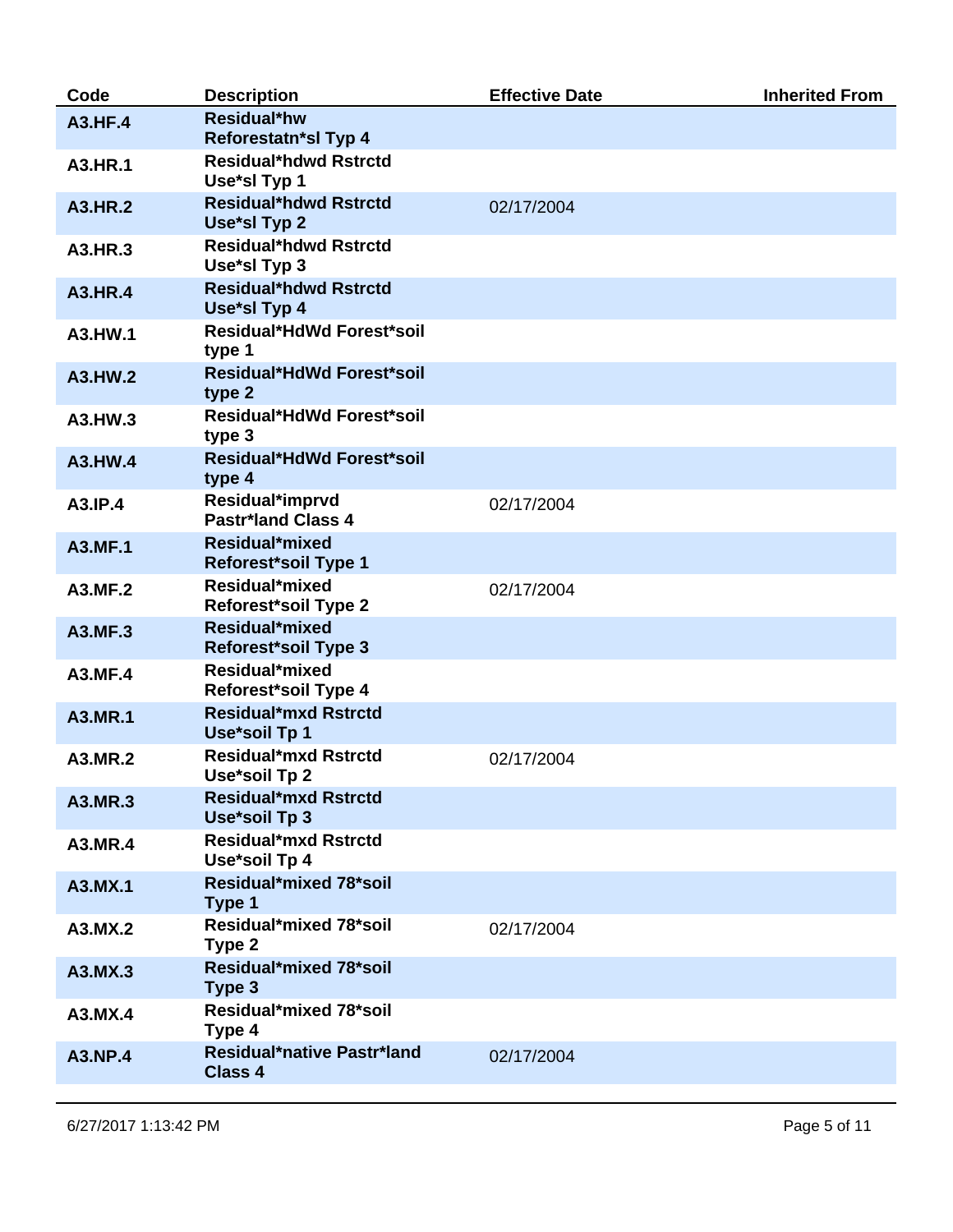| Code           | <b>Description</b>                                          | <b>Effective Date</b> | <b>Inherited From</b> |
|----------------|-------------------------------------------------------------|-----------------------|-----------------------|
| <b>A3.OR.4</b> | Residual*orchard*land<br>Class 4                            | 02/17/2004            |                       |
| <b>A3.OT.4</b> | <b>Residual*other*land Class</b><br>$\overline{\mathbf{4}}$ | 02/17/2004            |                       |
| A3.PF.1        | Residual*pine<br>Reforestatn*sl Typ 1                       |                       |                       |
| A3.PF.2        | Residual*pine<br><b>Reforestatn*sl Typ 2</b>                |                       |                       |
| A3.PF.3        | Residual*pine<br>Reforestatn*sl Typ 3                       |                       |                       |
| A3.PF.4        | Residual*pine<br>Reforestatn*sl Typ 4                       |                       |                       |
| A3.PN.1        | <b>Residual*Pine Forest*soil</b><br>type 1                  |                       |                       |
| A3.PN.2        | <b>Residual*Pine Forest*soil</b><br>type 2                  |                       |                       |
| A3.PN.3        | <b>Residual*Pine Forest*soil</b><br>type 3                  |                       |                       |
| <b>A3.PN.4</b> | <b>Residual*Pine Forest*soil</b><br>type 4                  |                       |                       |
| A3.PR.1        | <b>Residual*pine Rstrctd</b><br>Use*sl Typ 1                |                       |                       |
| A3.PR.2        | <b>Residual*pine Rstrctd</b><br>Use*sl Typ 2                | 02/17/2004            |                       |
| A3.PR.3        | <b>Residual*pine Rstrctd</b><br>Use*sl Typ 3                |                       |                       |
| A3.PR.4        | <b>Residual*pine Rstrctd</b><br>Use*sl Typ 4                |                       |                       |
| A <sub>4</sub> | <b>Restricted Use</b>                                       | 02/17/2004            |                       |
| <b>A4.NP.4</b> | <b>Rstrictd Use*native</b><br><b>Pastr*land Cl 4</b>        | 02/17/2004            |                       |
| A5             | Rangeland                                                   | 02/17/2004            |                       |
| <b>A5.NP.4</b> | Rangeland*native<br><b>Pasture*land Cls 4</b>               | 02/17/2004            |                       |
| A <sub>6</sub> | <b>Waterfront</b>                                           | 02/17/2004            |                       |
| A6.HW.1        | <b>Waterfront*HdWd</b><br>Forest*soil type 1                |                       |                       |
| A6.HW.2        | <b>Waterfront*HdWd</b><br>Forest*soil type 2                |                       |                       |
| A6.HW.3        | <b>Waterfront*HdWd</b><br>Forest*soil type 3                |                       |                       |
| A6.HW.4        | <b>Waterfront*HdWd</b><br>Forest*soil type 4                |                       |                       |
| A6.IP.4        | <b>Waterfront*imprvd</b><br><b>Pastr*land Cls 4</b>         | 02/17/2004            |                       |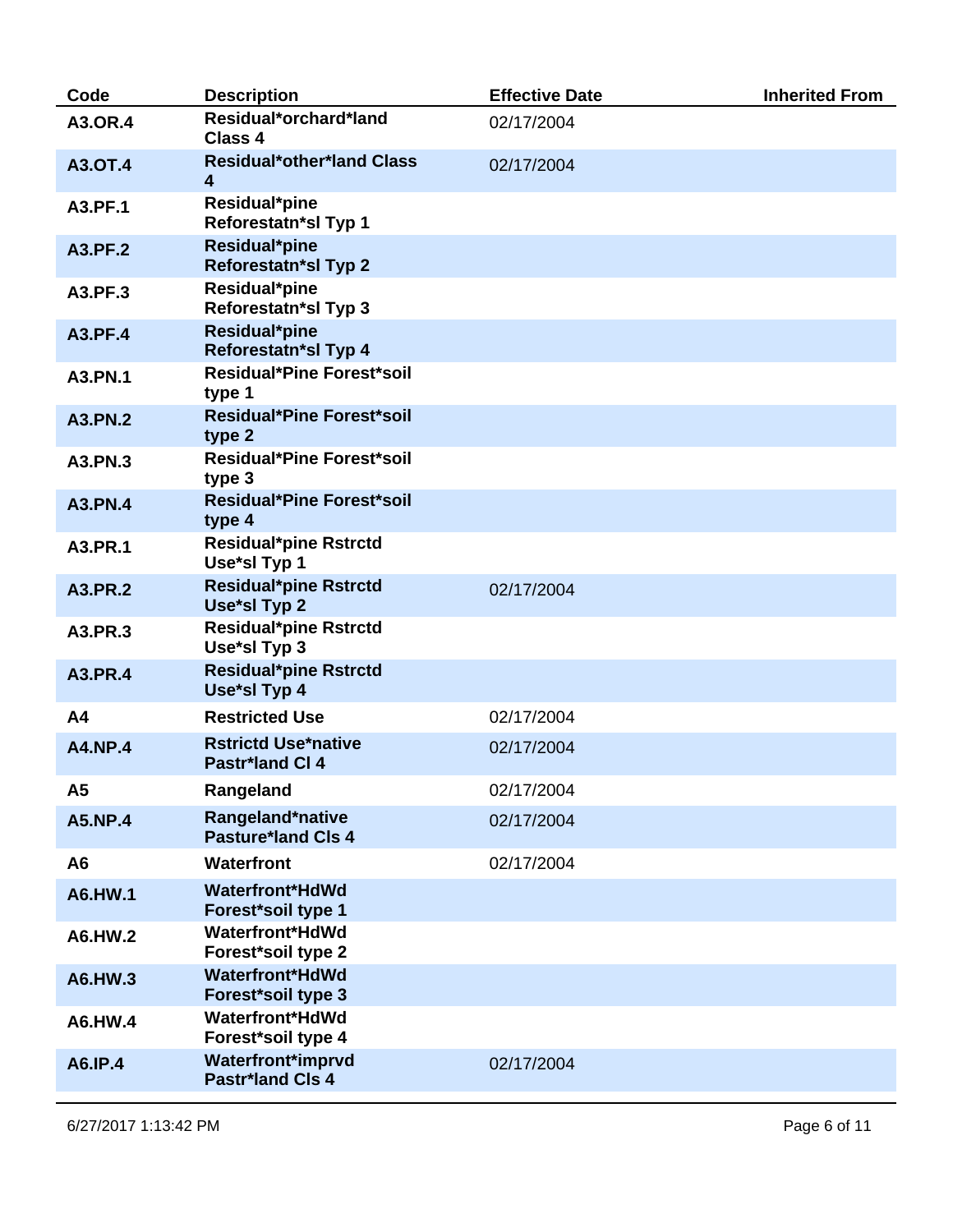| Code           | <b>Description</b>                                  | <b>Effective Date</b> | <b>Inherited From</b> |
|----------------|-----------------------------------------------------|-----------------------|-----------------------|
| A6.MX.1        | Waterfront*mixed 78*soil<br>Type 1                  |                       |                       |
| A6.MX.2        | Waterfront*mixed 78*soil<br>Type 2                  | 02/17/2004            |                       |
| A6.MX.3        | Waterfront*mixed 78*soil<br>Type 3                  |                       |                       |
| A6.MX.4        | Waterfront*mixed 78*soil<br>Type 4                  |                       |                       |
| A6.NP.4        | Waterfront*native<br><b>Pastr*land Cls 4</b>        | 02/17/2004            |                       |
| A6.PN.1        | <b>Waterfront*Pine</b><br><b>Forest*soil type 1</b> |                       |                       |
| A6.PN.2        | <b>Waterfront*Pine</b><br>Forest*soil type 2        |                       |                       |
| A6.PN.3        | <b>Waterfront*Pine</b><br>Forest*soil type 3        |                       |                       |
| <b>A6.PN.4</b> | <b>Waterfront*Pine</b><br>Forest*soil type 4        |                       |                       |
| <b>A7</b>      | Woodland                                            | 02/17/2004            |                       |
| <b>A7.HW.1</b> | Woodland*HdWd<br>Forest*soil type 1                 |                       |                       |
| <b>A7.HW.2</b> | Woodland*HdWd<br>Forest*soil type 2                 |                       |                       |
| A7.HW.3        | Woodland*HdWd<br>Forest*soil type 3                 |                       |                       |
| <b>A7.HW.4</b> | Woodland*HdWd<br>Forest*soil type 4                 |                       |                       |
| A7.MX.1        | Woodland*mixed 78*soil<br>Type 1                    |                       |                       |
| <b>A7.MX.2</b> | Woodland*mixed 78*soil<br>Type 2                    | 02/17/2004            |                       |
| A7.MX.3        | Woodland*mixed 78*soil<br>Type 3                    |                       |                       |
| <b>A7.MX.4</b> | Woodland*mixed 78*soil<br>Type 4                    |                       |                       |
| <b>A7.PN.1</b> | <b>Woodland*Pine Forest*soil</b><br>type 1          |                       |                       |
| <b>A7.PN.2</b> | <b>Woodland*Pine Forest*soil</b><br>type 2          |                       |                       |
| <b>A7.PN.3</b> | <b>Woodland*Pine Forest*soil</b><br>type 3          |                       |                       |
| <b>A7.PN.4</b> | <b>Woodland*Pine Forest*soil</b><br>type 4          |                       |                       |
| A <sub>8</sub> | <b>Wasteland/fldway</b>                             | 02/17/2004            |                       |
| <b>A8.HF.1</b> | Wstld/fldwy*hw<br>Refrestatn*sl Tp 1                |                       |                       |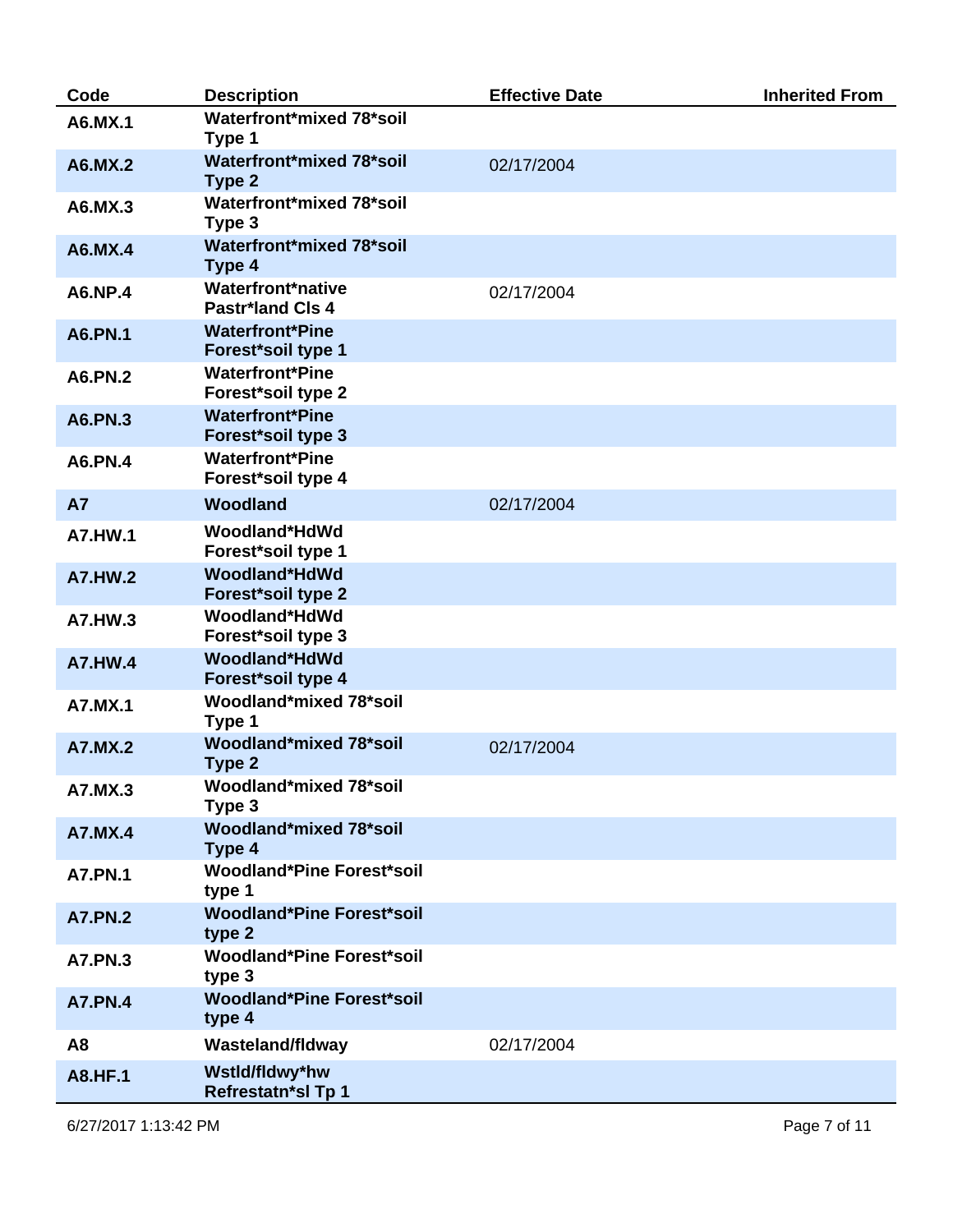| Code           | <b>Description</b>                            | <b>Effective Date</b> | <b>Inherited From</b> |
|----------------|-----------------------------------------------|-----------------------|-----------------------|
| <b>A8.HF.2</b> | Wstld/fldwy*hw<br><b>Refrestatn*sl Tp 2</b>   |                       |                       |
| <b>A8.HF.3</b> | Wstld/fldwy*hw<br><b>Refrestatn*sl Tp 3</b>   |                       |                       |
| <b>A8.HF.4</b> | Wstld/fldwy*hw<br>Refrestatn*sl Tp 4          |                       |                       |
| <b>A8.HR.1</b> | <b>Wstld/fldwy*hw Rstrctd</b><br>Use*sl Tp 1  |                       |                       |
| <b>A8.HR.2</b> | <b>Wstld/fldwy*hw Rstrctd</b><br>Use*sl Tp 2  | 02/17/2004            |                       |
| A8.HR.3        | <b>Wstld/fldwy*hw Rstrctd</b><br>Use*sl Tp 3  |                       |                       |
| <b>A8.HR.4</b> | <b>Wstld/fldwy*hw Rstrctd</b><br>Use*sl Tp 4  |                       |                       |
| A8.HW.1        | WstInd/fldwy*HdWd<br>Frest*soil typ 1         |                       |                       |
| A8.HW.2        | WstInd/fldwy*HdWd<br>Frest*soil typ 2         |                       |                       |
| A8.HW.3        | WstInd/fldwy*HdWd<br>Frest*soil typ 3         |                       |                       |
| A8.HW.4        | WstInd/fldwy*HdWd<br>Frest*soil typ 4         |                       |                       |
| A8.IP.4        | WastInd/fldwy*imprvd<br><b>Pstr*Ind CI 4</b>  | 02/17/2004            |                       |
| A8.MF.1        | WstInd/fldwy*mxd<br>Reforst*soil Typ 1        |                       |                       |
| <b>A8.MF.2</b> | WstInd/fldwy*mxd<br><b>Reforst*soil Typ 2</b> | 02/17/2004            |                       |
| A8.MF.3        | WstInd/fldwy*mxd<br>Reforst*soil Typ 3        |                       |                       |
| <b>A8.MF.4</b> | WstInd/fldwy*mxd<br>Reforst*soil Typ 4        |                       |                       |
| A8.MR.1        | Wstld/fldwy*mx Rstrctd<br>Use*sl Tp 1         |                       |                       |
| <b>A8.MR.2</b> | Wstld/fldwy*mx Rstrctd<br>Use*sl Tp 2         | 02/17/2004            |                       |
| A8.MR.3        | Wstld/fldwy*mx Rstrctd<br>Use*sl Tp 3         |                       |                       |
| <b>A8.MR.4</b> | Wstld/fldwy*mx Rstrctd<br>Use*sl Tp 4         |                       |                       |
| A8.MX.1        | WastInd/fldwy*mixed<br>78*soil Type 1         |                       |                       |
| A8.MX.2        | WastInd/fldwy*mixed<br>78*soil Type 2         | 02/17/2004            |                       |
| A8.MX.3        | WastInd/fldwy*mixed<br>78*soil Type 3         |                       |                       |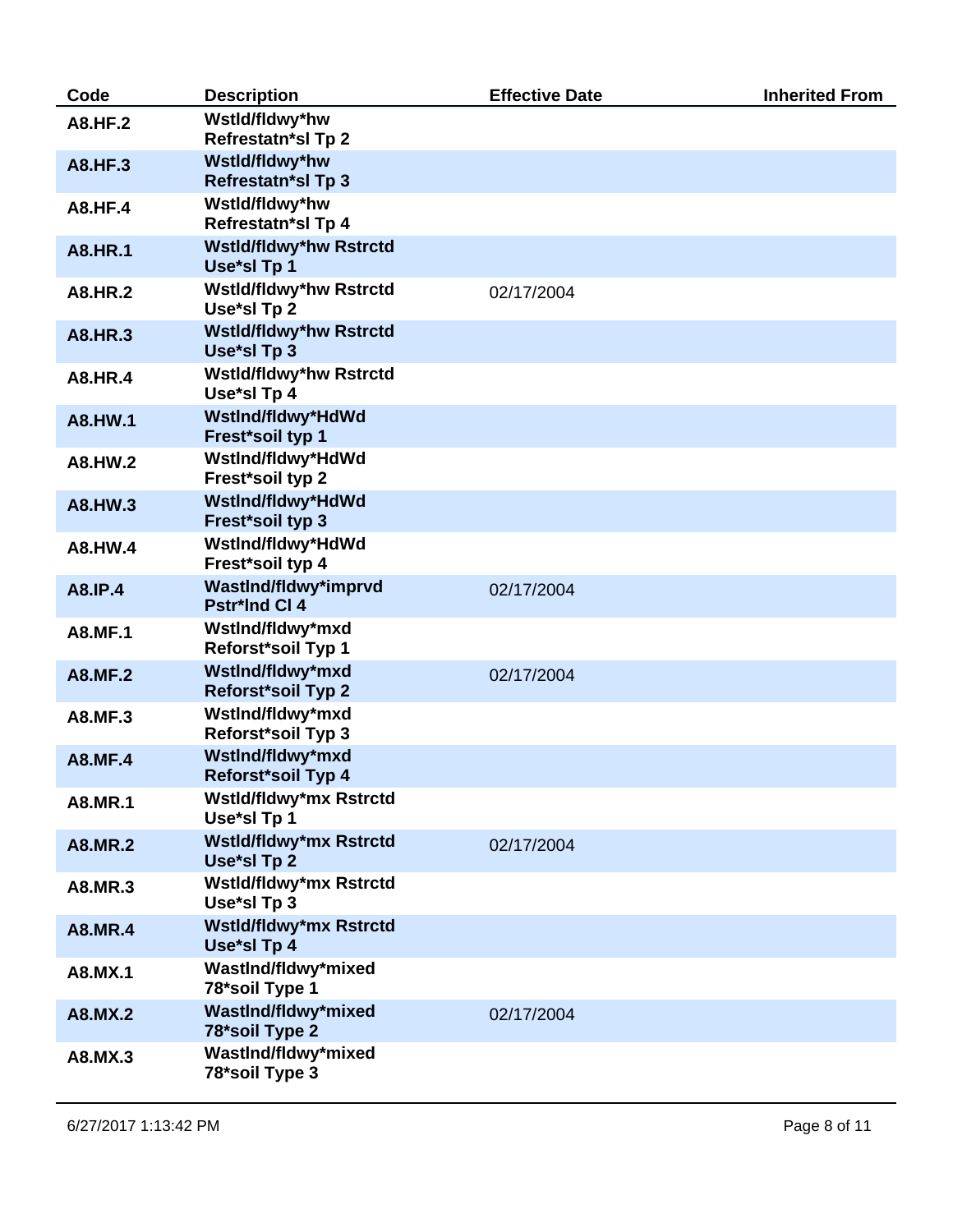| Code           | <b>Description</b>                                  | <b>Effective Date</b> | <b>Inherited From</b> |
|----------------|-----------------------------------------------------|-----------------------|-----------------------|
| A8.MX.4        | WastInd/fldwy*mixed<br>78*soil Type 4               |                       |                       |
| <b>A8.NP.4</b> | WastInd/fldwy*native<br>Pstr*Ind Cl 4               | 02/17/2004            |                       |
| <b>A8.PF.1</b> | Wstld/fldwy*pn<br><b>Refrestatn*sl Tp 1</b>         |                       |                       |
| A8.PF.2        | Wstld/fldwy*pn<br><b>Refrestatn*sl Tp 2</b>         |                       |                       |
| <b>A8.PF.3</b> | Wstld/fldwy*pn<br><b>Refrestatn*sl Tp 3</b>         |                       |                       |
| <b>A8.PF.4</b> | Wstld/fldwy*pn<br><b>Refrestatn*sl Tp 4</b>         |                       |                       |
| <b>A8.PN.1</b> | <b>WstInd/fldwy*Pine</b><br>Forest*soil typ 1       |                       |                       |
| A8.PN.2        | <b>WstInd/fldwy*Pine</b><br>Forest*soil typ 2       |                       |                       |
| <b>A8.PN.3</b> | <b>WstInd/fldwy*Pine</b><br>Forest*soil typ 3       |                       |                       |
| A8.PN.4        | <b>WstInd/fldwy*Pine</b><br>Forest*soil typ 4       |                       |                       |
| <b>A8.PR.1</b> | Wstld/fldwy*pn Rstrctd<br>Use*sl Tp 1               |                       |                       |
| A8.PR.2        | Wstld/fldwy*pn Rstrctd<br>Use*sl Tp 2               | 02/17/2004            |                       |
| A8.PR.3        | Wstld/fldwy*pn Rstrctd<br>Use*sl Tp 3               |                       |                       |
| A8.PR.4        | Wstld/fldwy*pn Rstrctd<br>Use*sl Tp 4               |                       |                       |
| A9             | <b>Flood Prone</b>                                  | 02/17/2004            |                       |
| <b>AW</b>      | <b>Lake Conroe Waterfront</b>                       | 02/17/2004            |                       |
| G <sub>0</sub> | <b>Minus</b>                                        | 02/17/2004            |                       |
| G <sub>1</sub> | <b>Irregular Lot</b>                                | 02/17/2004            |                       |
| G <sub>2</sub> | <b>Site Value</b>                                   | 02/17/2004            |                       |
| G2.MX.2        | Site Value*mixed 78*soil<br>Type 2                  | 02/17/2004            |                       |
| <b>G2.NP.4</b> | <b>Site Value*native</b><br><b>Pastr*land Cls 4</b> | 02/17/2004            |                       |
| G <sub>3</sub> | <b>Waterfront</b>                                   | 02/17/2004            |                       |
| G4             | <b>Waterview</b>                                    | 02/17/2004            |                       |
| G <sub>5</sub> | <b>Golf Course</b>                                  | 02/17/2004            |                       |
| G <sub>6</sub> | <b>Interior Lot</b>                                 | 02/17/2004            |                       |
| G7             | <b>Corner Lot</b>                                   | 02/17/2004            |                       |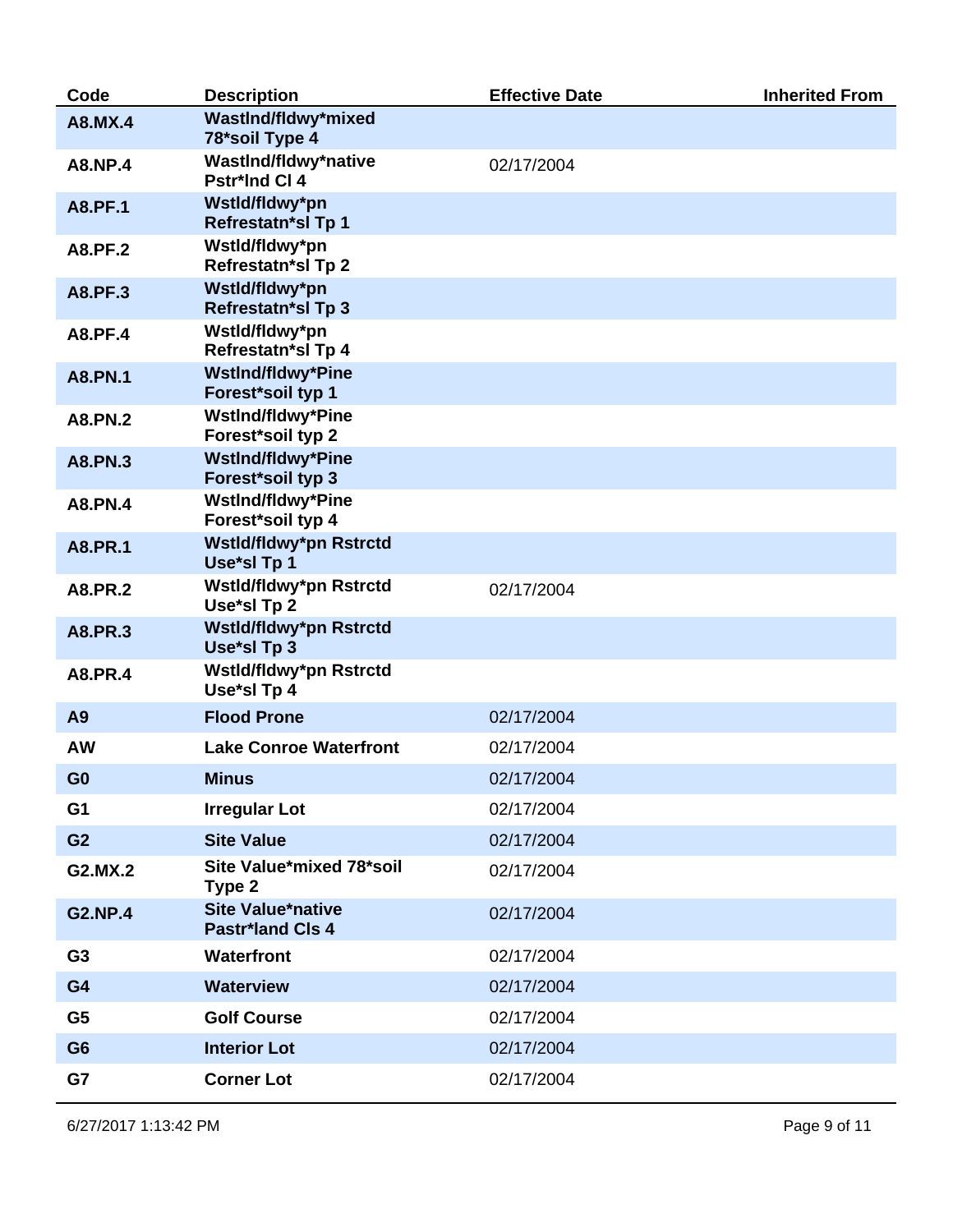| Code             | <b>Description</b>                                  | <b>Effective Date</b> | <b>Inherited From</b> |
|------------------|-----------------------------------------------------|-----------------------|-----------------------|
| G <sub>8</sub>   | <b>Restricted Use</b>                               | 02/17/2004            |                       |
| G <sub>9</sub>   | Wasteland/floodway                                  | 02/17/2004            |                       |
| L <sub>0</sub>   | <b>Wasteland/floodway</b>                           | 02/17/2004            |                       |
| L1               | <b>Interior Lot</b>                                 | 02/17/2004            |                       |
| L2               | <b>Minus Lot</b>                                    | 02/17/2004            |                       |
| L3               | <b>Triangle Lot</b>                                 | 02/17/2004            |                       |
| L4               | <b>Inverted Triangle</b>                            | 02/17/2004            |                       |
| L5               | <b>Waterfront</b>                                   | 02/17/2004            |                       |
| L6               | <b>Waterview</b>                                    | 02/17/2004            |                       |
| L7               | <b>Golf Course</b>                                  | 02/17/2004            |                       |
| L8               | <b>Corner Lot</b>                                   | 02/17/2004            |                       |
| L9               | <b>Restricted Use</b>                               | 02/17/2004            |                       |
| S <sub>0</sub>   | <b>Other</b>                                        | 02/17/2004            |                       |
| S <sub>1</sub>   | <b>Primary Site</b>                                 | 02/17/2004            |                       |
| <b>S1.IP.4</b>   | <b>Primary Site*imprvd</b><br><b>Pstr*Ind Cls 4</b> | 02/17/2004            |                       |
| <b>S1.MX.2</b>   | Primary Site*mixed 78*soil<br>Type 2                | 02/17/2004            |                       |
| <b>S1.NP.4</b>   | <b>Primary Site*native</b><br><b>Pstr*Ind Cls 4</b> | 02/17/2004            |                       |
| S <sub>1</sub> G | <b>Golf Course Lot Primary</b>                      | 02/17/2004            |                       |
| <b>S11</b>       | <b>Interior Lot Primary</b>                         | 02/17/2004            |                       |
| S <sub>1</sub> L | <b>Subd Lkfront Primary</b>                         | 02/17/2004            |                       |
| S <sub>1</sub> W | <b>Lk Conroe Wf-primary Site</b>                    | 02/17/2004            |                       |
| <b>S2</b>        | <b>Secondary Site</b>                               | 02/17/2004            |                       |
| <b>S2.MX.2</b>   | <b>Secondary Site*mixd</b><br>78*soil Type 2        | 02/17/2004            |                       |
| <b>S2.NP.4</b>   | 2ndary Site*native<br>Pastr*Ind CI 4                | 02/17/2004            |                       |
| <b>S3</b>        | <b>Residual Land</b>                                | 02/17/2004            |                       |
| <b>S3.IP.4</b>   | Residual*imprvd<br><b>Pastr*land Class 4</b>        | 02/17/2004            |                       |
| <b>S3.MX.2</b>   | Residual*mixed 78*soil<br>Type 2                    | 02/17/2004            |                       |
| <b>S3.NP.4</b>   | Residual*native Pastr*land<br>Class 4               | 02/17/2004            |                       |
| <b>S4</b>        | <b>Waterfront</b>                                   | 02/17/2004            |                       |